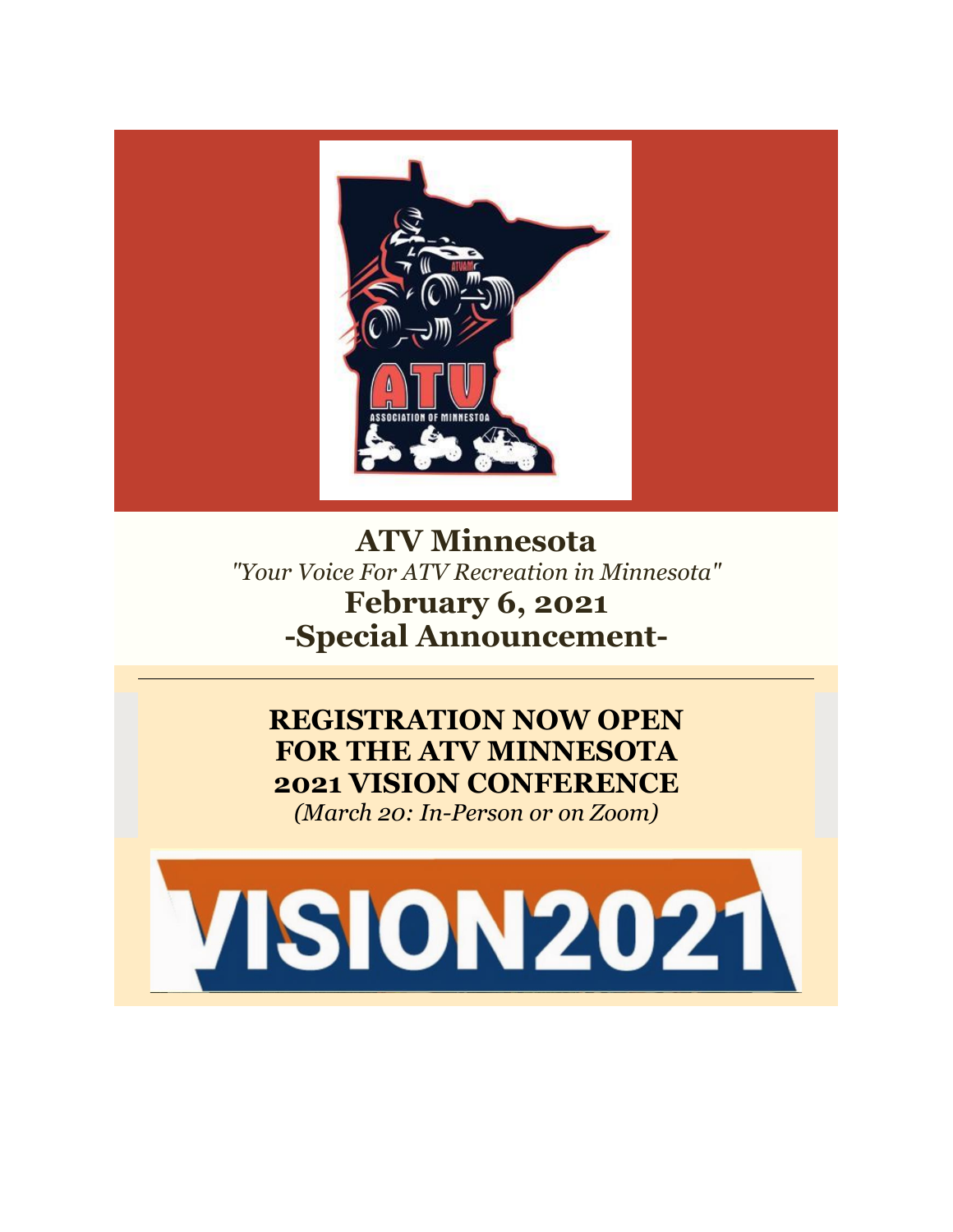

**Register by going to atvam.org and tap the link to the registration form.**

**Please put in the comment field if you are attending in-person at Running Aces, or virtually on Zoom. Thanks!**

----------------------- This year's ATV Minnesota Vision Conference will be a hybrid meeting on Saturday, March 20, 2021. Attend either in-person at the Running Aces Racetrack,

with a maximum of 50 people, or virtually on a computer via Zoom.

At the annual Vision Conference, the ATV Minnesota Executive Board, Regional Directors and ATV club members from across the state discuss a wide range of topics, with one goal: creating a clear Vision for ATVMN, and the Action Items needed to move it and its 70 member clubs forward, and advance our state's awesome ATV trail system. It's also your chance to buy new ATVMN gear, reappoint or elect new Regional Directors...and more.

|                                                                                                                        | <b>ATV Minnesota</b><br><b>2021 Vision Conference</b><br>Please review the available slots below and click on the button<br>to sign up. Thank you!<br>Date: 03/20/2021 (Sat.)<br>Time: 8:00am - 5:00pm CST<br><b>Location: Running Aces</b><br>15201 Running Aces Blvd, Columbus, MN 55025<br>$\bullet$<br>Created by: EK Ervin Kleinschmidt |
|------------------------------------------------------------------------------------------------------------------------|----------------------------------------------------------------------------------------------------------------------------------------------------------------------------------------------------------------------------------------------------------------------------------------------------------------------------------------------|
| <b>MY RSVP</b><br>Will you be attending the event?<br><b>RSVP NOW</b><br>Did you already RSVP? You can Edit your RSVP. |                                                                                                                                                                                                                                                                                                                                              |
| <b>RSVP RESPONSES</b>                                                                                                  |                                                                                                                                                                                                                                                                                                                                              |
| Responses:<br>Yes: 3<br>No: 0<br>Maybe: 0<br>Guest Count: Confirmed: 3<br>Maybe: 0                                     |                                                                                                                                                                                                                                                                                                                                              |
| <b>YES (3)</b>                                                                                                         |                                                                                                                                                                                                                                                                                                                                              |
| MD Mike DeVine (1 guest)<br>I will be attending in person.                                                             |                                                                                                                                                                                                                                                                                                                                              |
| NW Nick Wognum (1 guest)<br>In person                                                                                  |                                                                                                                                                                                                                                                                                                                                              |
| Ron Potter (1 guest)<br>I will be attending in person at Running Aces                                                  |                                                                                                                                                                                                                                                                                                                                              |

**Please register for the Vision Conference by going to [atvam.org,](http://r20.rs6.net/tn.jsp?f=001jQnwP8k-OiF7hkrkZExYa2IXC9s_6kiE__tqygLAgbBwqTN2vjDQNHFmMmVfnXEB4r10uOrQcssh9ChC_euvZasWyVOvgB-7Sqa3FmQd0w9wf0gbGwE1fQ65yUYZc3WSIEgnjYOFPg0=&c=tC5kQbdwKvWjeETeygxSDDv4zf96WVHEWDuKIaLXBU3mhdD-jdu9lg==&ch=fLlonTCRmzju2pQ53QMZ7hxm4-hv-6bBSlmDfUkF4NtBaS02X8WBLA==)** where you will see a link to this registration form. On that form, please indicate in the comment box if you plan to attend in person. That way, we will know when we have reached the maximum of 50 people allowed in the meeting room, arranged for social distancing. We will collect \$10 at the meeting to cover the cost of food and beverages provided during the breaks.

The meeting will run from 8:00 a.m. to 5:00 p.m., with some longer breaks during the day. Prior to the meeting we will send out information on how to attend by Zoom, with a schedule of the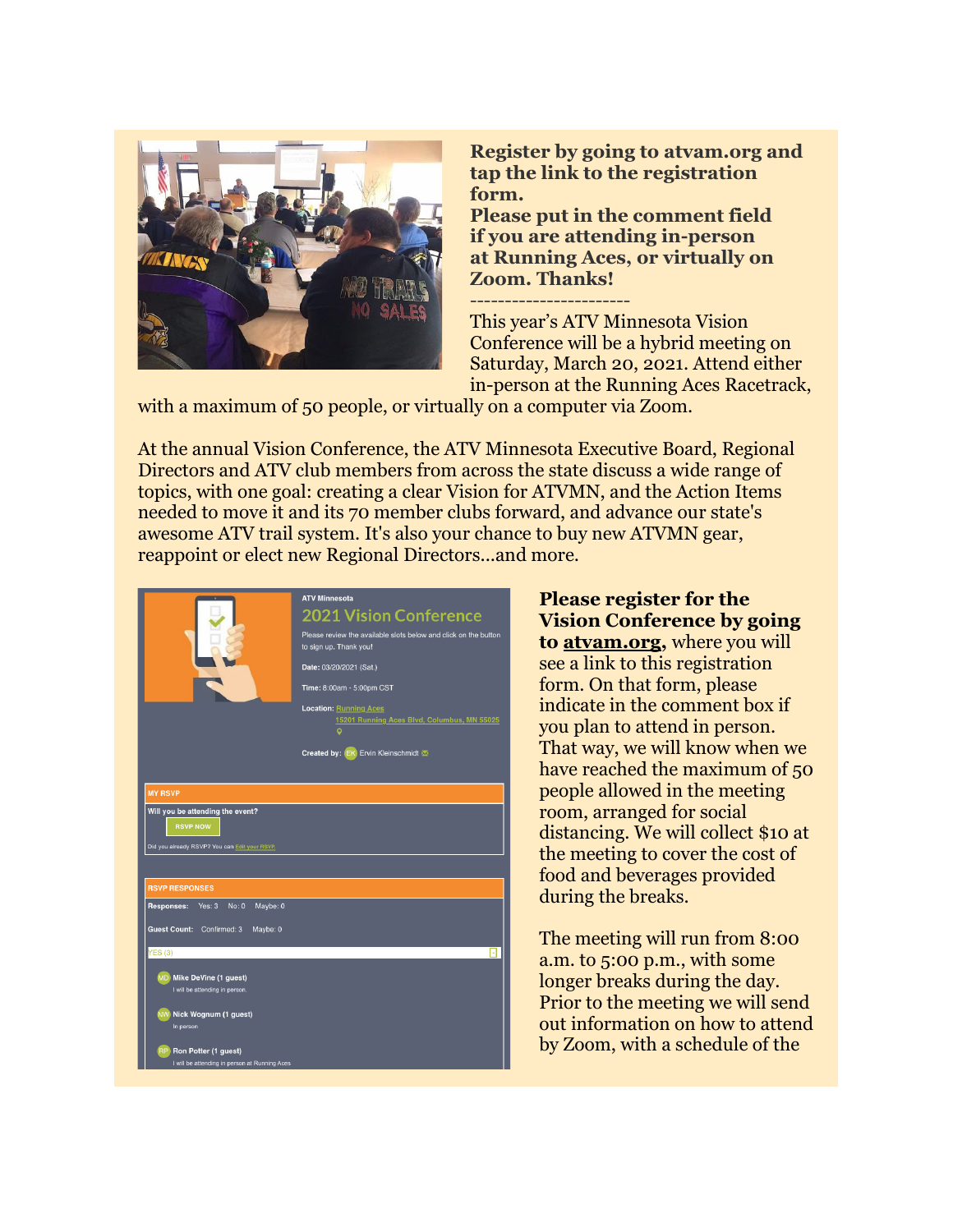topics to be discussed so people attending by Zoom can participate in those they are interested in.

Some ATV Minnesota board members are planning to get together Friday evening at Running Aces. For those staying overnight before or after the meeting, please book your room at: **[www.runaces.com](http://r20.rs6.net/tn.jsp?f=001jQnwP8k-OiF7hkrkZExYa2IXC9s_6kiE__tqygLAgbBwqTN2vjDQNN-zKUKAGtBplLXhZfGdaaiwkwVJBKT4H9F8BCFDP4ZSctTm3n2PYWloDNiuZ_AoY3F8UAiqLXoWQ1L_xm7501r1-DzsOPFHbg==&c=tC5kQbdwKvWjeETeygxSDDv4zf96WVHEWDuKIaLXBU3mhdD-jdu9lg==&ch=fLlonTCRmzju2pQ53QMZ7hxm4-hv-6bBSlmDfUkF4NtBaS02X8WBLA==)**. Use the group code: ATVA. Running Aces is located at 15201 Running Aces Blvd, Columbus, MN 55025. Traveling from the Cities, it's one exit north of the intersection of I-35E and I-35W, about 20 minutes north of I-694.

**Please register today so we can prepare for the hybrid Vision Conference. We look forward to seeing you in-person or on Zoom.**



### **ATV MINNESOTA** *"Your Voice To Ride"*

Dedicated Volunteers Building Fun & Sustainable ATV Trails For The Riding Public

#### **Invite friends and family to join today!**

See the mailing label on your ATV Minnesota magazine for the renewal date of your membership. Include your email address on the renewal form to receive our newsletters. And send renewals to ATVMN's mailing address: PO Box 300, Stacy, MN 55079.

*The announcement issue of our new magazine Minnesota Wheelin was mailed earlier this week. All members and member clubs: Send us your comments on the new magazine, plus topics you'd like to see us cover, questions you'd like answered, and details of your club rides, and work days when you could use some help from other ATVMN members. Send to Dave Halsey, ATVMN Communications Director: d.halsey@atvam.org or call 612-723-1987* -----------------------------------------

Belonging to ATV Minnesota, you join thousands of riders throughout the state, have fun, and help create a positive future of ATV riding in Minnesota.